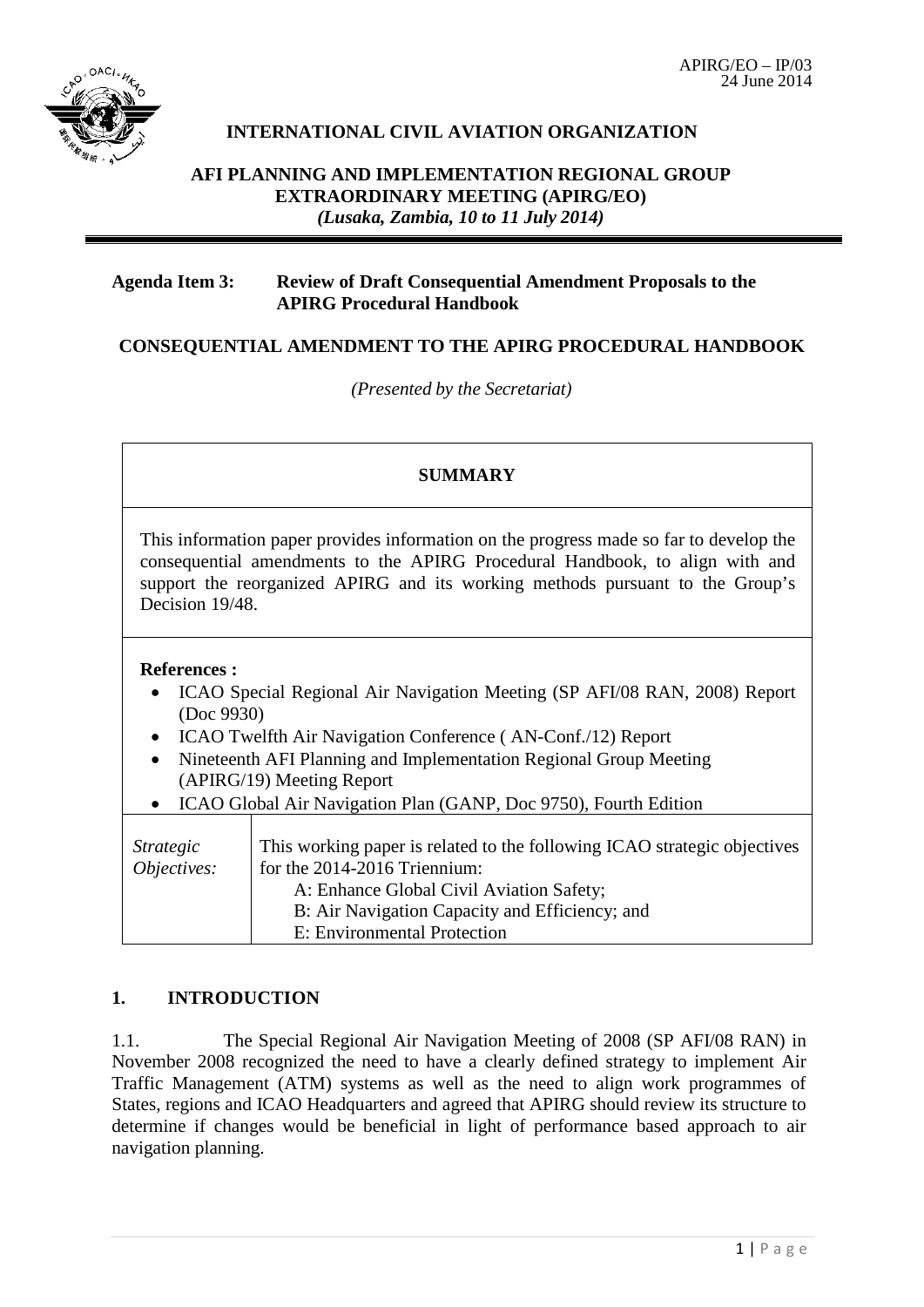1.2. The ICAO Twelfth Air Navigation Conference (AN-Conf./12) Recommendation 6/1–*Regional performance framework–planning methodologies and tools*, inter alia, requests that States and PIRGs finalize the alignment of regional air navigation plans with the Fourth Edition of the GANP (Doc 9750) by May 2014, and focus on implementing the ICAO Aviation System Block Upgrades (ASBUs) Block 0 Modules according to their operational needs, recognizing that these modules are ready for deployment.

1.3. In view of the above, the APIRG/19 Meeting, held in Dakar from 28 to 31 October 2013 agreed on Decision 19/48, inter alia, requesting the Secretariat to develop a revised structure of APIRG for consideration by the Group. Consequently, the Secretariat has proposed the reorganization of APIRG as presented in Working Paper WP/2 of the meeting.

## **2. DISCUSSION**

2.1. Further to the proposal for reorganization of APIRG which is presented to the Group under Working Paper WP/2, it is necessary to update, enhance and align the working procedures of APIRG which are contained its Procedural Handbook.

2.2. The last major amendments to the APIRG Procedural Handbook were effected in 2005. Accordingly, the work to update the Handbook pursuant to the reorganization of APIRG would have to include a significant number of provisions aimed at giving effect to the principles behind the reorganization, most of which are contained in the Reference documents to the APIRG Decision 19/48. Provisions have also been made on the basis of consultations with ICAO Headquarters, other ICAO Regional Offices, and other relevant documents of ICAO, and experience in the functions of the Group since its establishment. In this regard, the meeting will note that consequential changes to the APIRG Procedural Handbook to provide for the reorganization which include the following aspects, would be extensive:

- a) amendments to existing provisions to align them to adopted reorganization
- b) improvements to existing provisions for purpose of clarity and enhance guidance
- c) additional provisions to reflect the newly adopted working methods
- d) editorial changes

2.3. The work to develop the consequential amendment of the Handbook has progressed significantly to a point where further material prior to outcome of APIRG-EO would be too cumbersome. A draft of the amendments to the Handbook, reflecting the anticipated changes, is provided at **Appendix A** to this Information Paper. In general, the draft covers inter alia, the following:

- a) provisions reflecting decisions of the ICAO Council, such the terms of reference; and
- b) tentative provisions reflecting the initial, high level permutations of the reorganization options, from which based on outcome of the meeting, some material will be removed, modified or additions made thereto, as necessary.